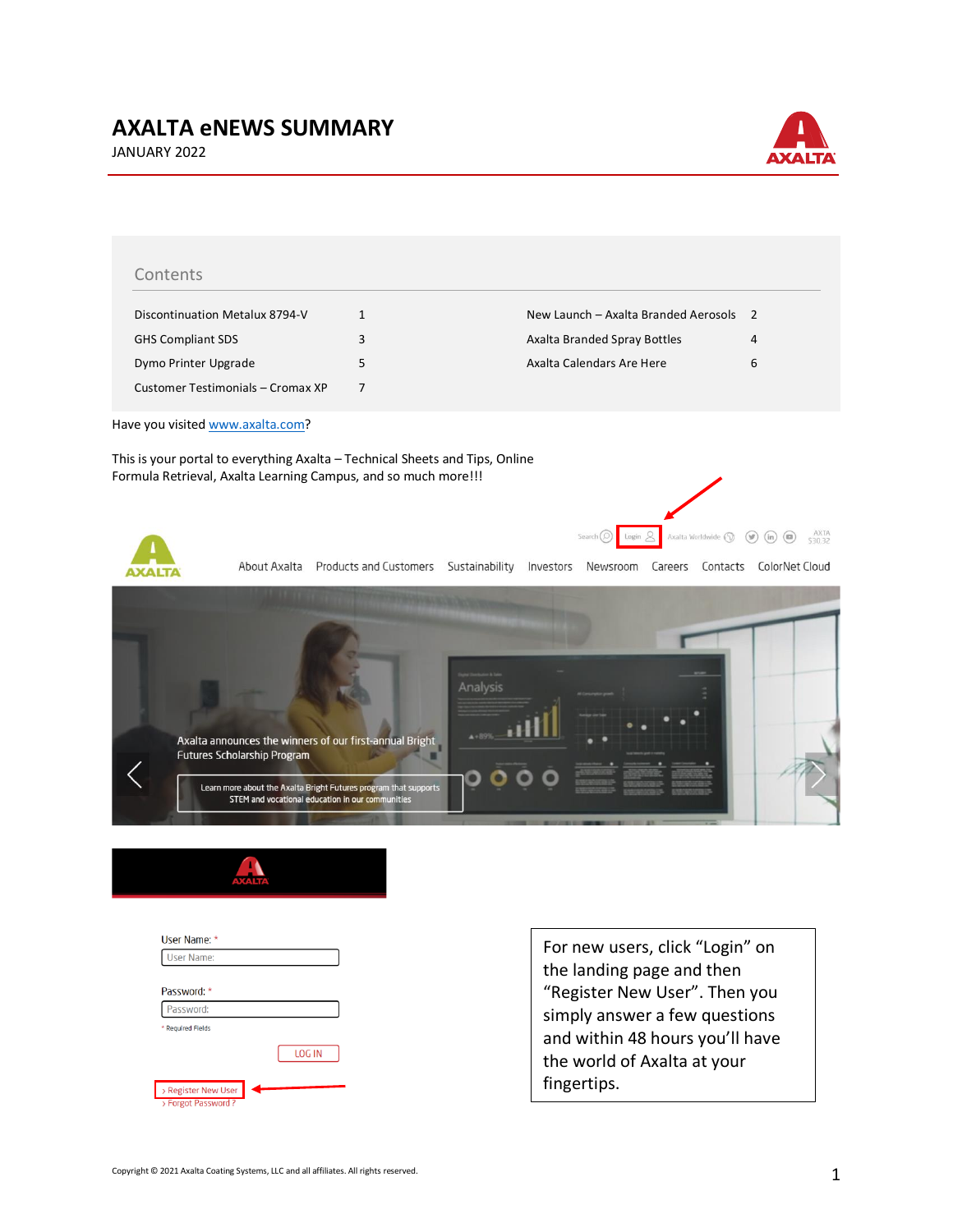

## **Discontinuation Notice: Metalux 8794-V, 1169-55**

Effective immediately, the following Metalux® products are discontinued in an effort to streamline SKUs and simplify product lines. Please sell any remaining inventory. Returns will not be accepted.

### **Discontinued product:**

- Metalux Matting Base
- Code: 8794-V
- Size: 1 Quart

#### **Replacement Product:**

- Axalta VS6200 Matte Base Additive
- Code: VS6200-Q
- Size: 1 Quart

### **Discontinued product:**

- Metalux 1169 Lacquer Thinner
- Code: 1169-55
- Size: 55 Gallon Drum

### **Replacement Product:**

- Axalta 105 Lacquer Thinner
- Code: 105 53
- GMC: 1250069557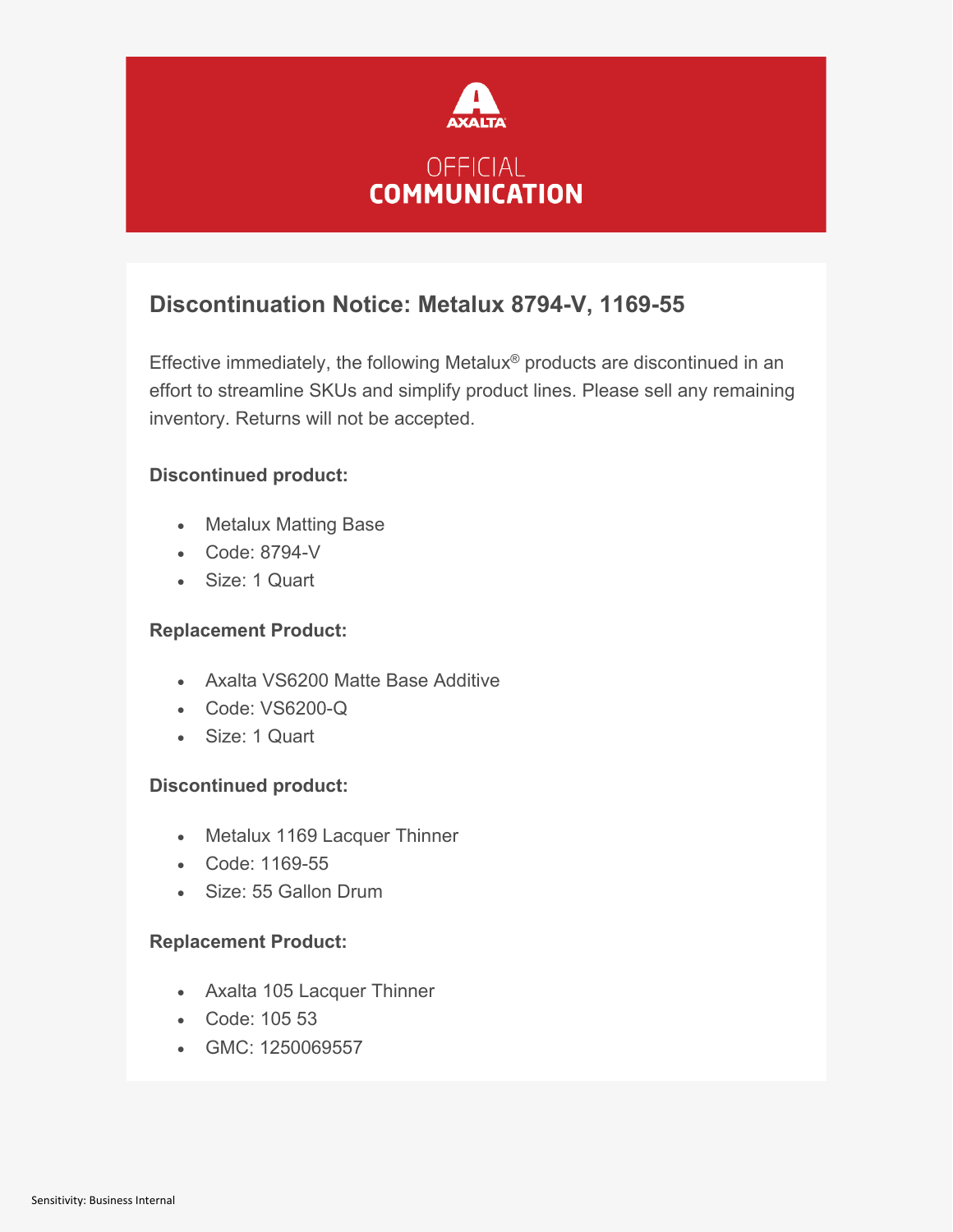• Size: 53 Gallon Drum

See updated **product replacement chart** for reference.

If you have any questions, please contact your Sales Representative or call Axalta at 855-6 Axalta (292582).



Axalta Coating Systems 50 Applied Bank Blvd. Suite 300 Glen Mills, PA 19342 USA +1 855 629 2582 Toll-free when calling within the U.S. [Privacy Policy](https://go.pardot.com/e/143041/corporate-en-US-privacy-html/9yhl1l/613530923?h=DtvgIcuV-c9Tlj21Q2eU9nw37dUAgWgOhVf7EcRFuiE) • [Terms of Use](https://go.pardot.com/e/143041/us-en-US-terms-of-use-html/9yhl1n/613530923?h=DtvgIcuV-c9Tlj21Q2eU9nw37dUAgWgOhVf7EcRFuiE) © 2021 Axalta Coating Systems, All Rights Reserved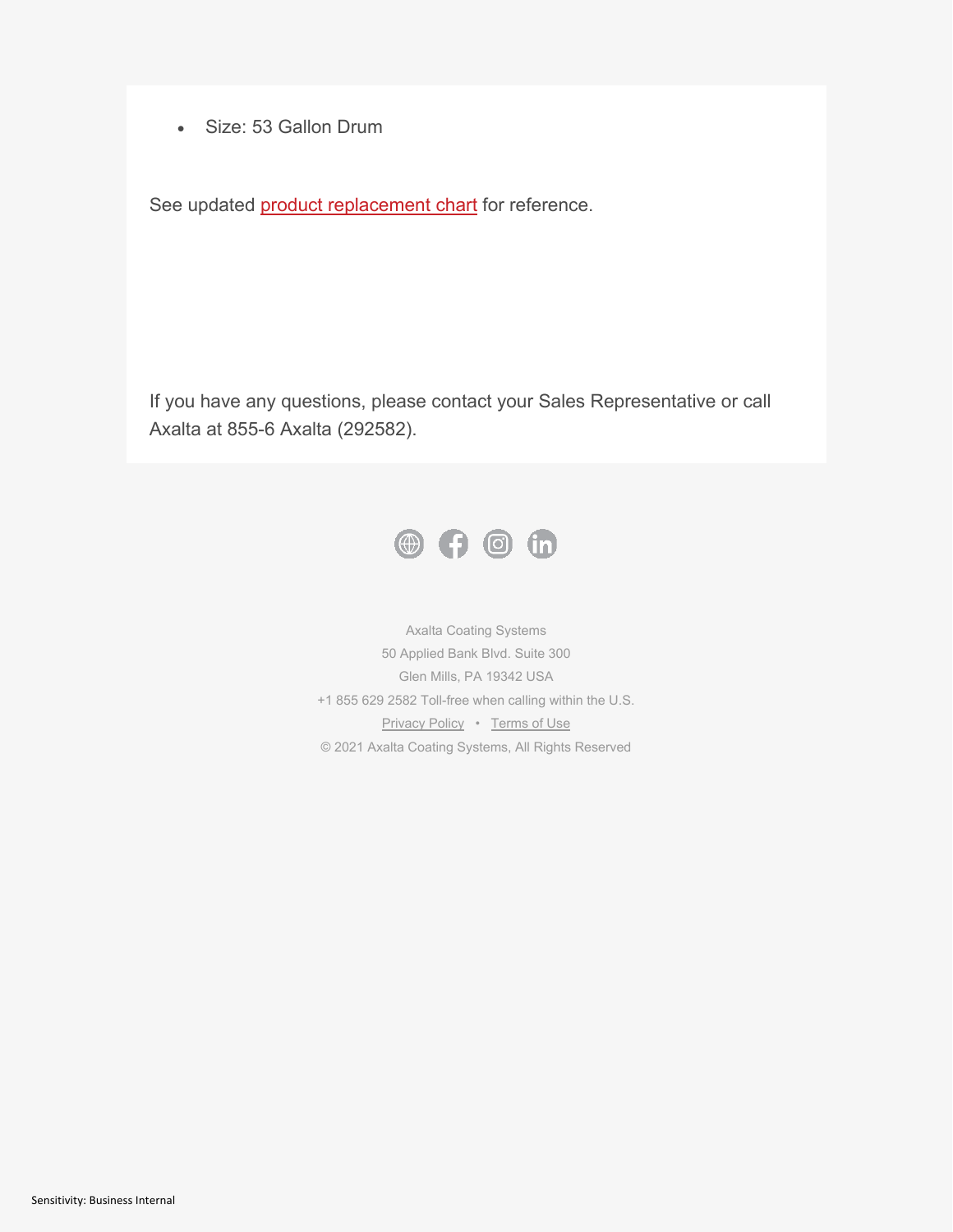

## **Product Launch: New Axalta Aerosol Accessory Products for Value Segment**

Axalta is pleased to introduce two new Accessory Products, VS1150 Aerosol Surface Cleaner and VS3100 Aerosol Etch Primer, that are compatible with Axalta Value Brands: Metalux, Duxone, Nason, NasonXL, and Challenger.

The Axalta Accessory Product Line is designed to:

- Fill product gaps in Value Segment Brand product offerings
- Streamline commonly used refinish system components
- Reduce SKUs at distributor and customer locations
- Accommodate the price requirements for customers in the Value Brand segment

### **Product Introductions**

VS1150 is a National Rule compliant aerosol cleaning solvent suitable for removing sanding dust, tar, fingerprints, wax and a small amount of silicone, oil or grease. Ideal for small repairs.

VS3100 Aerosol Etch Primer is a ready-to-spray gray aerosol etch primer designed to adhere well to bare metal to provide good corrosion resistance. Ideal for small touchups over steel, galvanized steel and aluminum. This product is National Rule compliant and also Low VOC compliant in AZ, DE, MD, KY, RI, TN, TX, UT, WI, WA-DC. It is not compliant for use in California.

### **Product Ordering Information**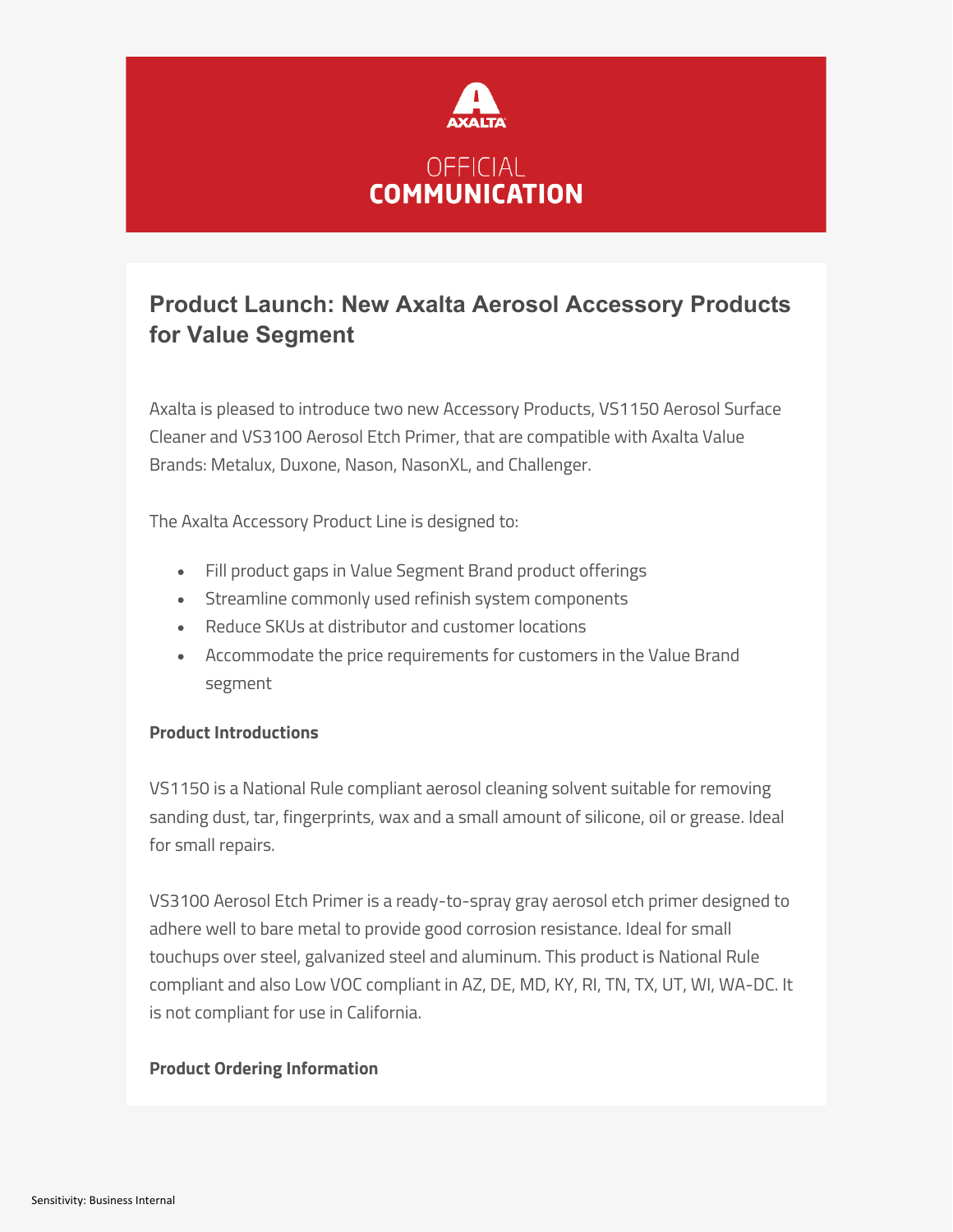To help you determine suitable Axalta branded replacements for existing Value Segment branded products, please see the [product map.](https://go.pardot.com/e/143041/ment-Accessory-Product-Map-pdf/9zlyw1/616887436?h=CINHPA7J4HiSU2_ceD28wQ13hn_GlZgY_m-pvGnhZU0)

#### **Availability**

These products are in stock and available for ordering. An opening [order form](https://go.pardot.com/e/143041/us-en-US-price-lists-html/9zlyvw/616887436?h=CINHPA7J4HiSU2_ceD28wQ13hn_GlZgY_m-pvGnhZU0) may be used for your convenience.

#### **Target Customers**

Axalta Value Brand Accessory Products will be available to Distributors and Customers approved to purchase Metalux, Duxone, NasonXL, Challenger, Nason, Montana Big Sky and Metacryl brands.

#### **Support Materials**

Technical Data Sheet (TDS) for these products have been added to the Product eCatalog and each value brand website.

If you have any questions, please contact your Sales Representative or call Axalta at 855-6 Axalta (292582).



Axalta Coating Systems 50 Applied Bank Blvd. Suite 300 Glen Mills, PA 19342 USA +1 855 629 2582 Toll-free when calling within the U.S.

[Privacy Policy](https://go.pardot.com/e/143041/corporate-en-US-privacy-html/9zlywc/616887436?h=CINHPA7J4HiSU2_ceD28wQ13hn_GlZgY_m-pvGnhZU0) • [Terms of Use](https://go.pardot.com/e/143041/us-en-US-terms-of-use-html/9zlywf/616887436?h=CINHPA7J4HiSU2_ceD28wQ13hn_GlZgY_m-pvGnhZU0)

© 2021 Axalta Coating Systems, All Rights Reserved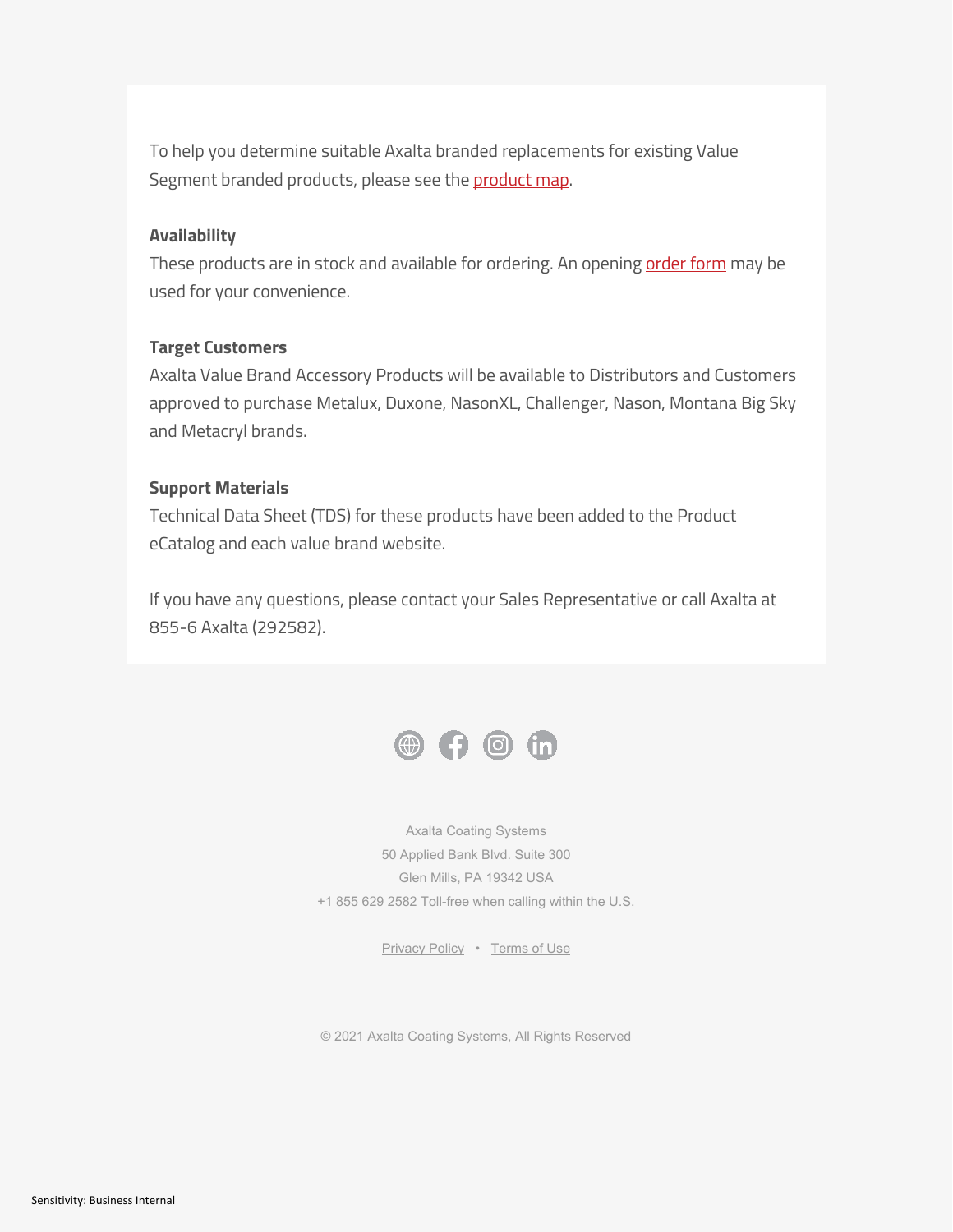

## **August 2021 GHS Compliant SDS Available**

OSHA Hazard Communication Standard 29CFR 1910.1200 requires manufacturers and distributors of hazardous materials to communicate the health and safety hazards associated with the use of these materials to their customers.

Product SDS in English and Spanish are available on our website, and can be accessed using the links below:

| <b>Standox</b>      | Cromax         | Duxone                           |
|---------------------|----------------|----------------------------------|
| <b>Spies Hecker</b> | Aviation       | <b>Commercial Transportation</b> |
| <b>Nason</b>        | <b>Metalux</b> | <b>General Industrial</b>        |
| Marine              | Challenger     | <b>NasonXL</b>                   |

Once landed, you can access the new Globally Harmonized System for Classification of Chemicals and Labeling (GHS) SDS. Printing a full set of GHS SDS would result in thousands of sheets of paper, so you will surely appreciate this easy-to- use, no-hassle electronic delivery.

Thousands of businesses have gone paperless. The good news is that there are many reasons why doing so makes sense. Reducing paper filing and saving money are just two of the significant reasons to go paperless. We thank you for opting-in to electronic delivery of product information. Paper copies will no longer be mailed to your business.

Should you have any questions, please contact your Axalta Coating Systems sales representative.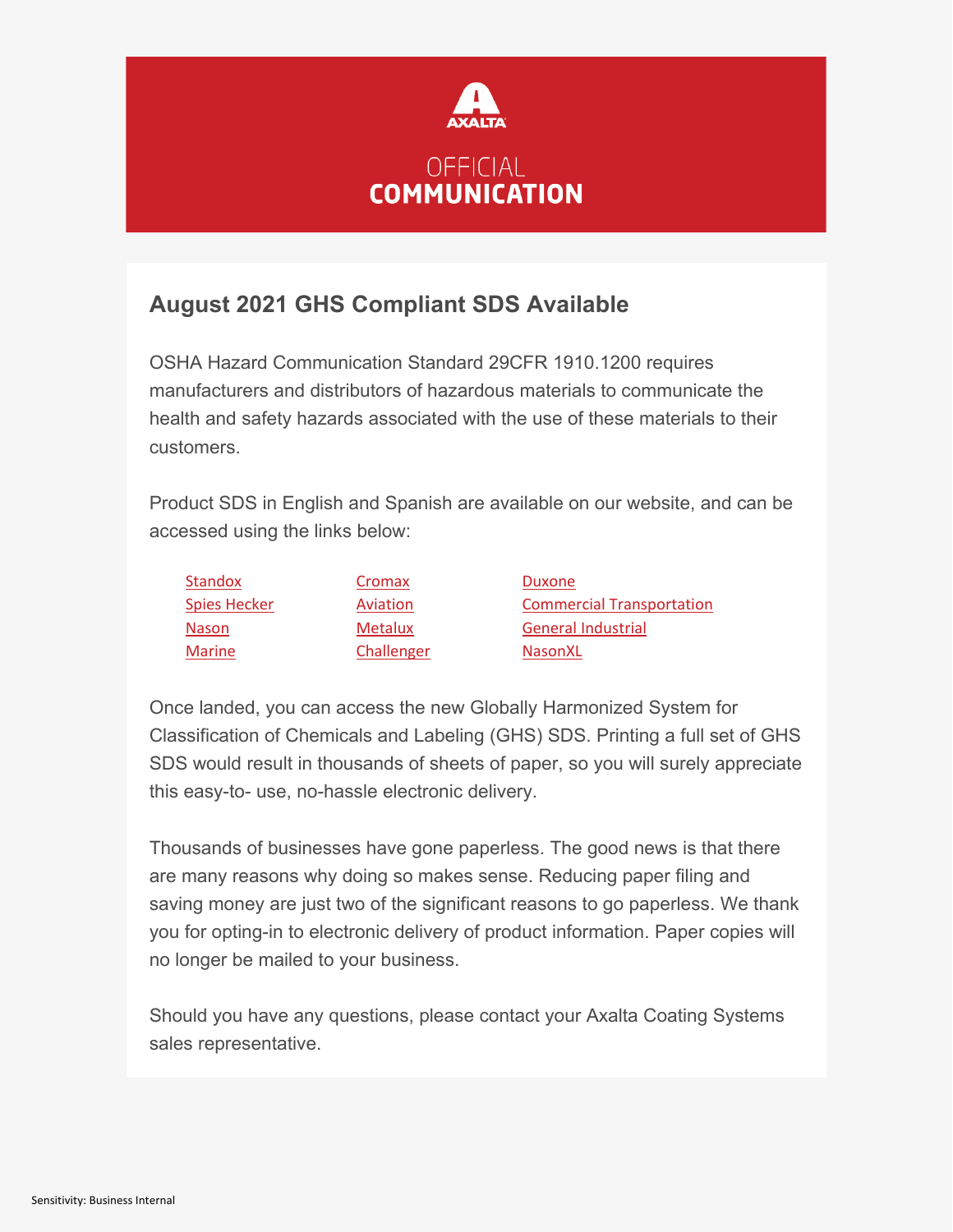

## **Product Launch: New Axalta Branded Plastic Pressurized Pump Spray Bottle**

Axalta is pleased to introduce Pump Spray Bottles for use with the recently launched Axalta branded Silicone Removers. These pump spray bottles are high quality sprayers made of impact resistant plastic with a very fine spray pattern with nozzles and internal seals specifically matched to the Axalta silicone removers. There are 3 bottles specifically labeled for use with the following Axalta Branded products.

- AX E-5542 PUMP SPRAY BOTTLE D15374923 For use with AX200 Silicone Remover
- AX E-5543 PUMP SPRAY BOTTLE D15374924 For use with AX210 Silicone Remover, Water
- AX E-5544 PUMP SPRAY BOTTLE D15374925 For use with AX220 Silicone Remover, Low VOC

Please note that the item number is for the empty bottle ONLY.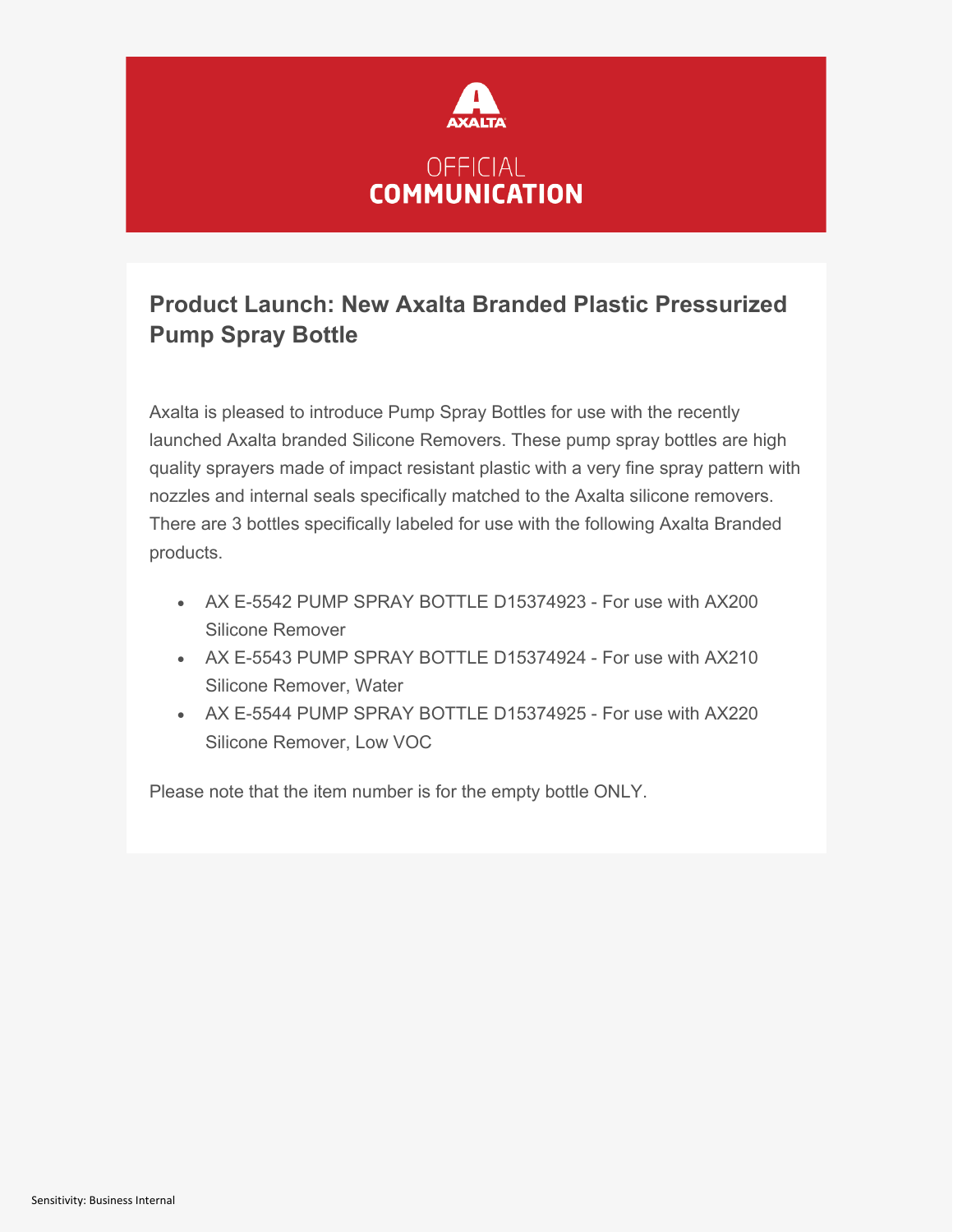

#### PRODUCT ORDER & PRICING INFORMATION

If you have any questions, please contact your Sales Representative or Technical Care at 855-6-AXALTA (292582).



Axalta Coating Systems 50 Applied Bank Blvd. Suite 300 Glen Mills, PA 19342 USA +1 855 629 2582 Toll-free when calling within the U.S.

[Privacy Policy](https://go.pardot.com/e/143041/corporate-en-US-privacy-html/b12w24/619851459?h=vEaP4B2em54YC8Tv8AnVUt8Z_smrJX7OLIW_ga1T6cs) • [Terms of Use](https://go.pardot.com/e/143041/us-en-US-terms-of-use-html/b12w26/619851459?h=vEaP4B2em54YC8Tv8AnVUt8Z_smrJX7OLIW_ga1T6cs)

© 2021 Axalta Coating Systems, All Rights Reserved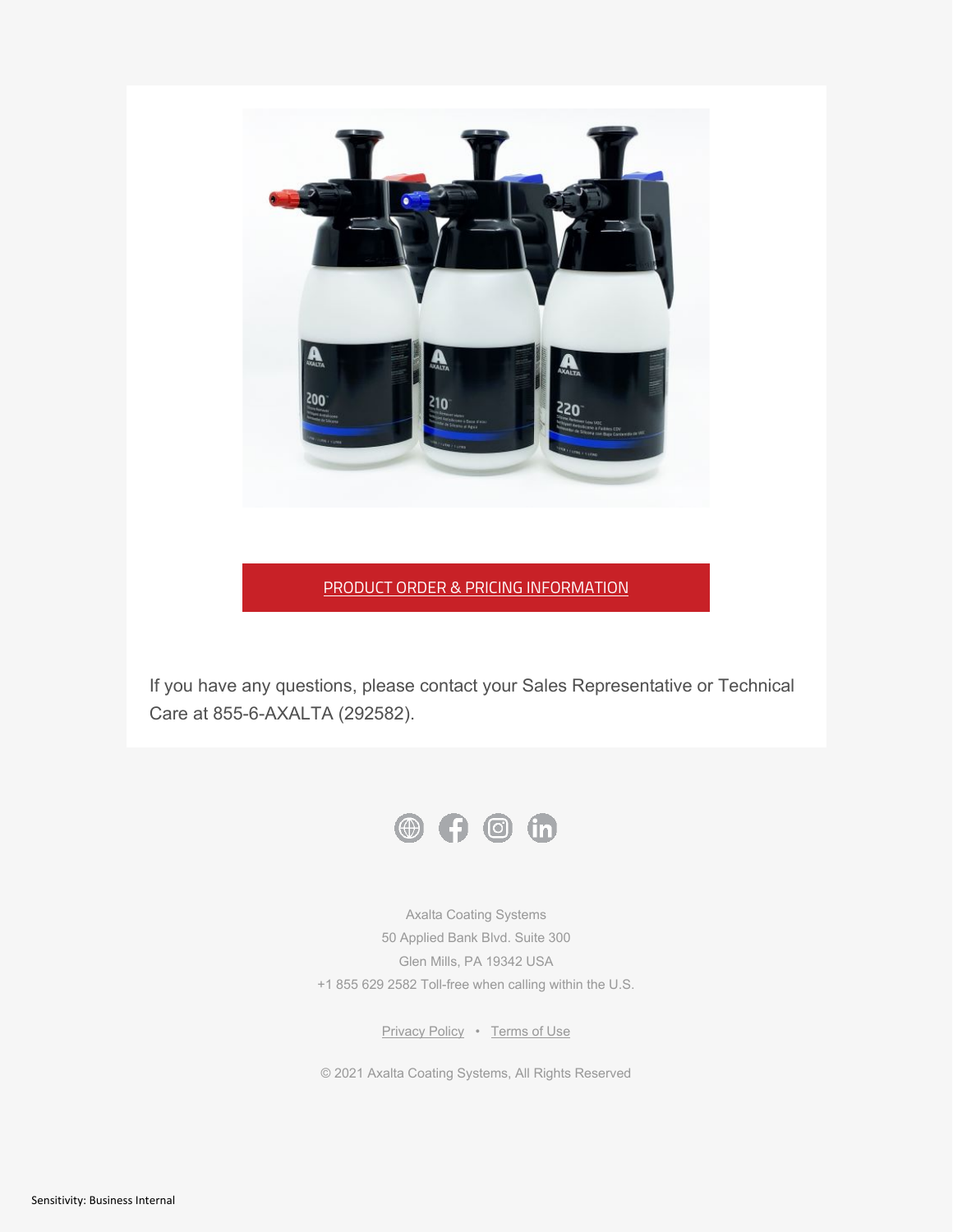

## **Dymo Printer Model Upgrade**

The Dymo® 450 label printer (M-6083), which we have historically shipped with ColorNet® orders is being discontinued by the manufacturer. When our inventory of the current model is depleted, we will be immediately moving to an upgraded unit. The replacement unit is the Dymo® 450 Twin Turbo (M-6856) which includes 2 print heads. This new model will also be used to replace the original model in any M#'s where it was previously included.



If you have any questions, please contact your Sales Representative or Technical Care at 855-6-AXALTA (292582).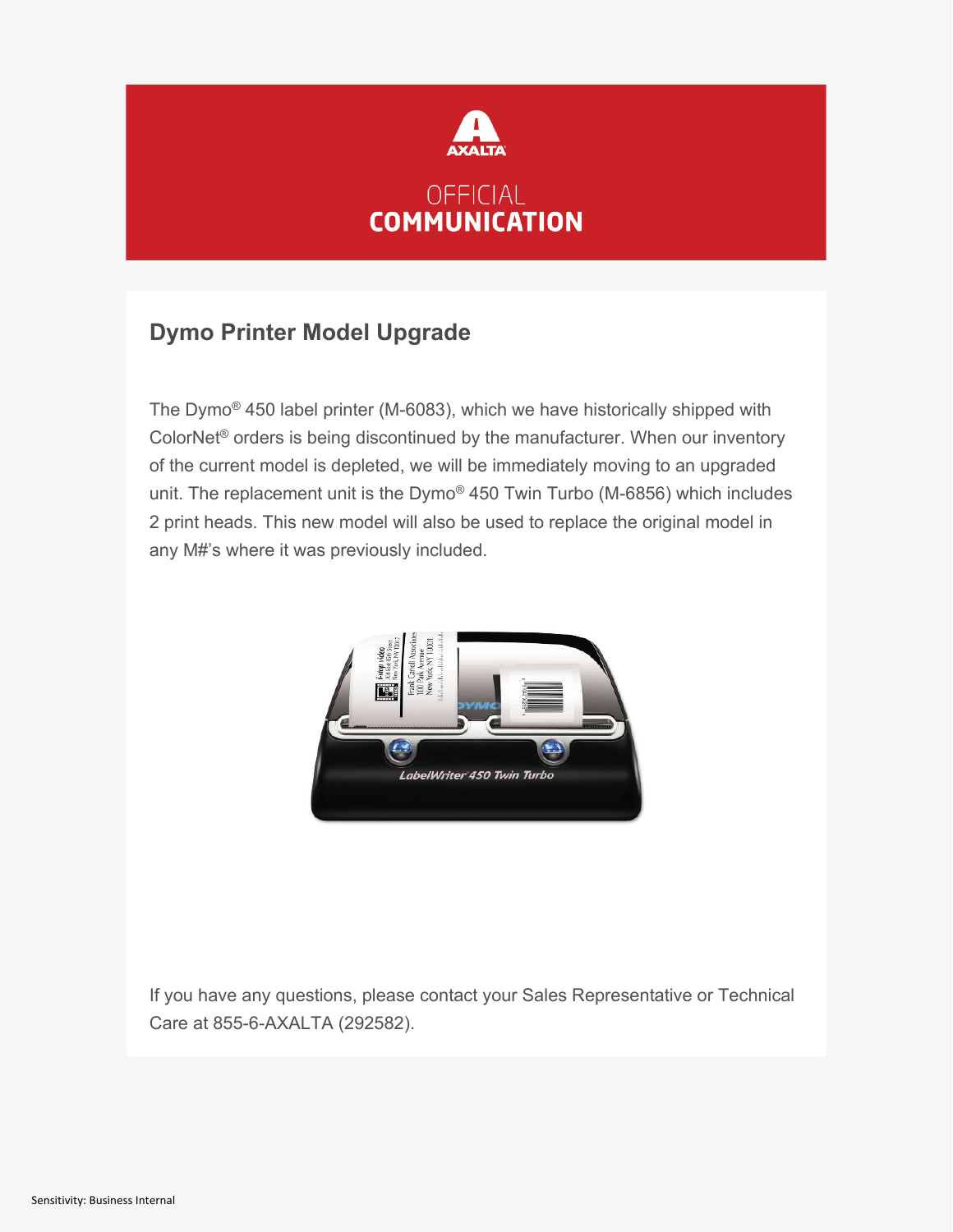



# **The Time Is Now to Order Your Axalta Calendar!**

There are two versions available, the 2022 Custom Finishes Calendar and the 2022 Axalta Racing Calendar. Get them while you can!

Check out our website at **axaltacalendars.com** to see a preview of the cars featured.

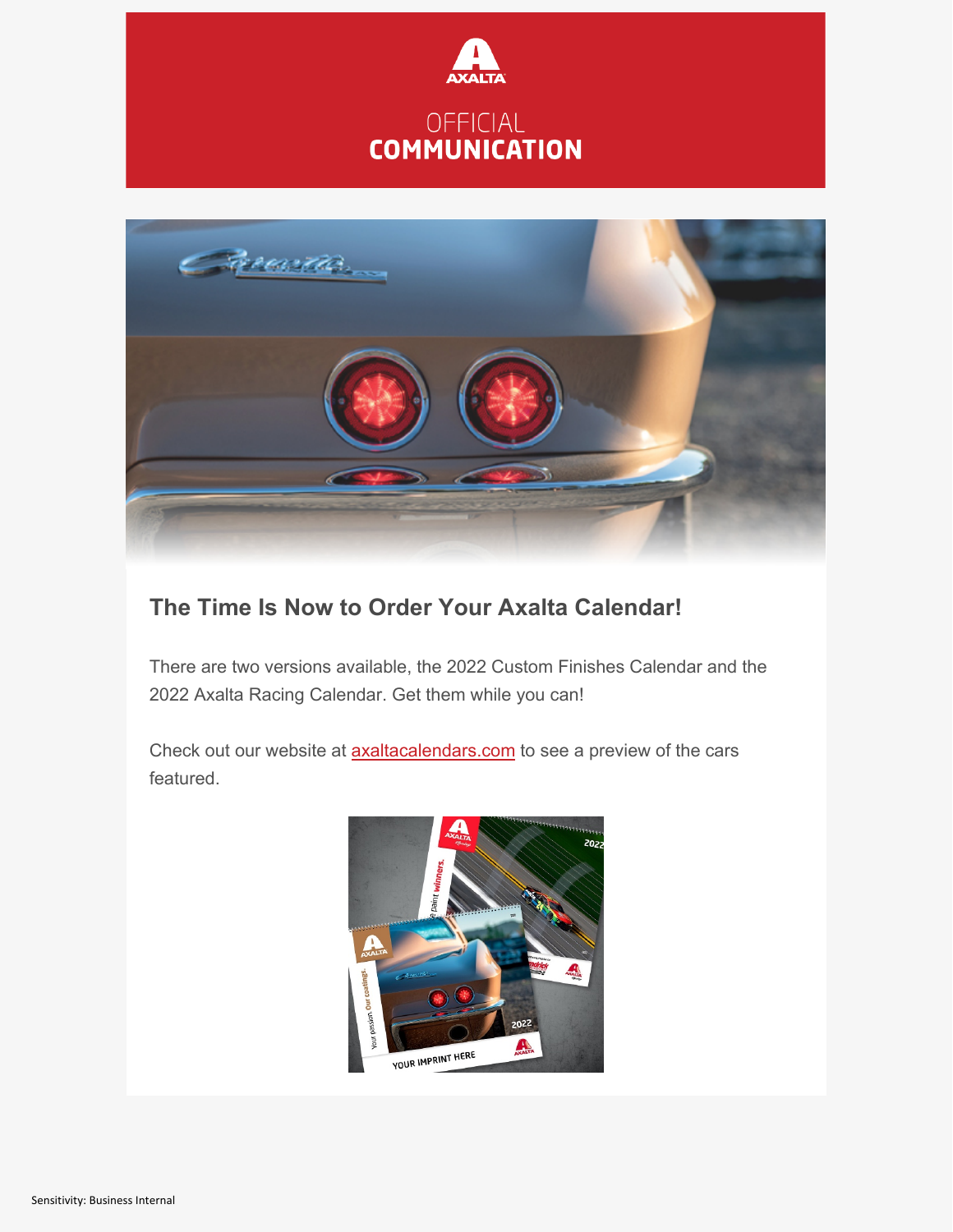### **Place your order at [axaltacalendars.com](https://go.pardot.com/e/143041/2021-11-24/b1bzbb/621679063?h=uZBTulAtWQp3xBqLFZyHiSSbKFeDMrj7wQD3KdvFN-c)**

If you have any questions, please contact your Sales Representative, or Technical Care at 855-6-AXALTA (292582).



Axalta Coating Systems 50 Applied Bank Blvd. Suite 300 Glen Mills, PA 19342 USA +1 855 629 2582 Toll-free when calling within the U.S. [Privacy Policy](https://go.pardot.com/e/143041/corporate-en-US-privacy-html/b1bzbn/621679063?h=uZBTulAtWQp3xBqLFZyHiSSbKFeDMrj7wQD3KdvFN-c) • [Terms of Use](https://go.pardot.com/e/143041/us-en-US-terms-of-use-html/b1bzbq/621679063?h=uZBTulAtWQp3xBqLFZyHiSSbKFeDMrj7wQD3KdvFN-c) © 2021 Axalta Coating Systems, All Rights Reserved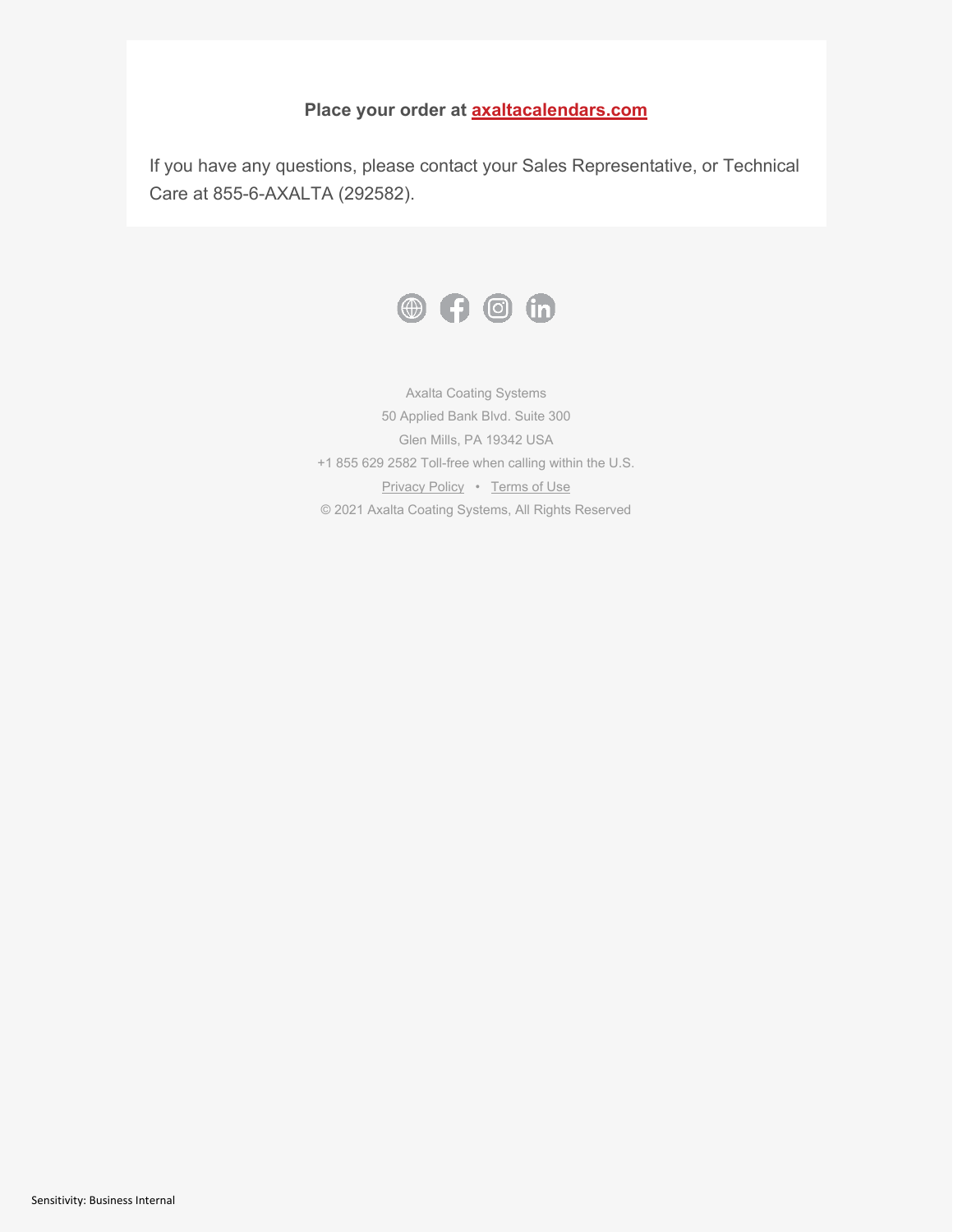

# **Cromax® XP Customer Testimonial Videos Now Available**

We are pleased to announce the availability of Customer Testimonial Videos to aid in the selling and support of Cromax® XP, a leading solventborne system for mainstream customers.



### **CROMAX XP VIDEO TESTIMONIALS**

To help convey the value proposition of Cromax XP, four (4) new video testimonials are available for you to send and share.

- [Experience the Coverage](https://go.pardot.com/e/143041/-detail-html-cid-1152-ctgid-22/b295hn/626513097?h=OrQ06FKuJHfk2jK0JRD2HbTblPN0hf5DdaHDS8zZHcQ)
- [Experience the Color Match](https://go.pardot.com/e/143041/-detail-html-cid-1151-ctgid-22/b295hq/626513097?h=OrQ06FKuJHfk2jK0JRD2HbTblPN0hf5DdaHDS8zZHcQ)
- [Experience the Ease of Use](https://go.pardot.com/e/143041/-detail-html-cid-1153-ctgid-22/b295hs/626513097?h=OrQ06FKuJHfk2jK0JRD2HbTblPN0hf5DdaHDS8zZHcQ)
- [Experience the Difference of Cromax XP \(complete system\)](https://go.pardot.com/e/143041/-detail-html-cid-1154-ctgid-22/b295hv/626513097?h=OrQ06FKuJHfk2jK0JRD2HbTblPN0hf5DdaHDS8zZHcQ)